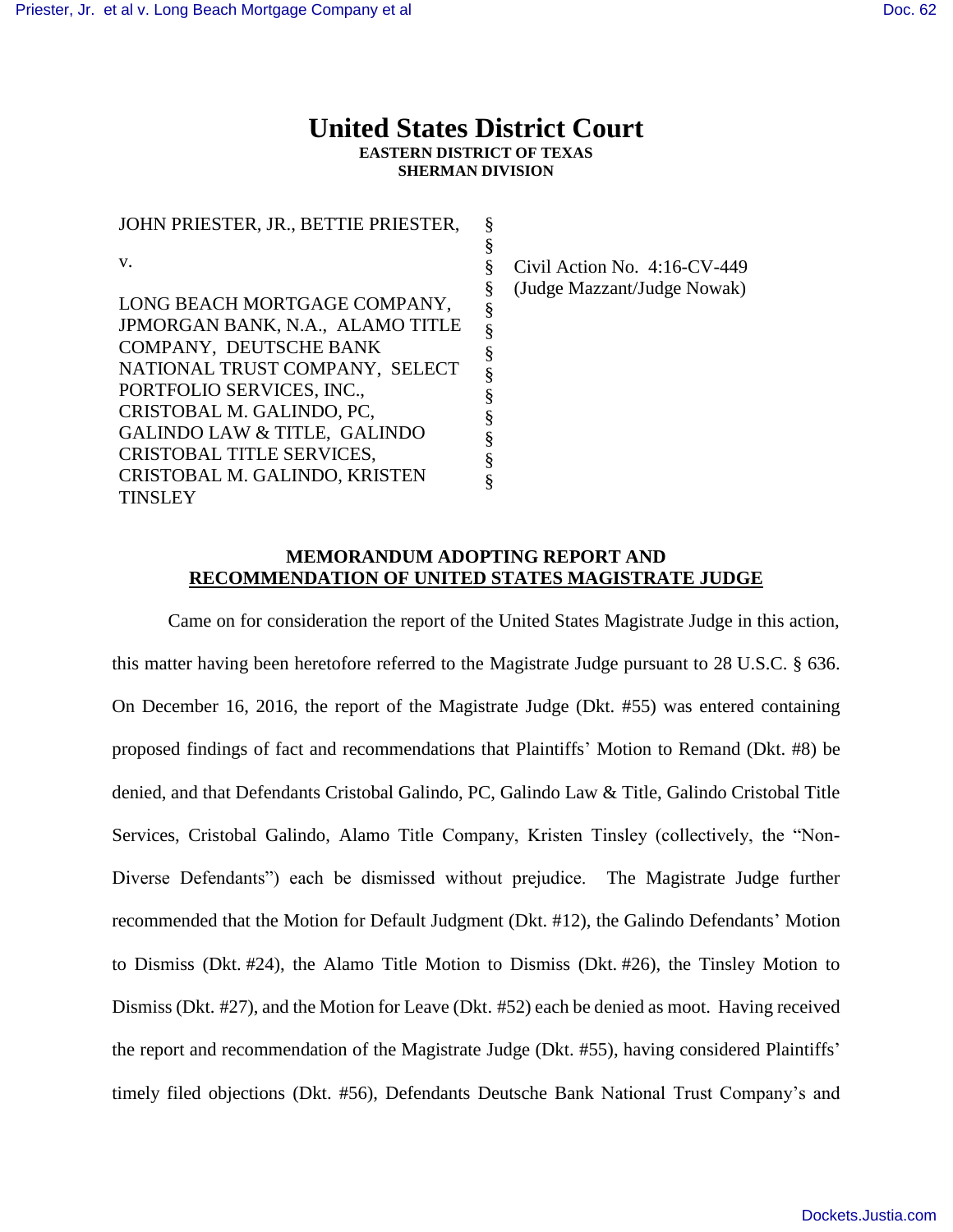Select Portfolio Servicing, Inc.'s Response to Plaintiffs' Objections (Dkt. #57), Defendants Cristobal Galindo, PC's, Cristobal Galindo's, Galindo Law & Title's, Galindo Cristobal Title Services' Response to Plaintiffs' Objections (Dkt. #58), and Defendant Alamo Title Company's Response to Plaintiffs' Objections (Dkt. #59), and having conducted a de novo review, the Court is of the opinion that the findings and conclusions of the Magistrate Judge are correct and adopts the Magistrate Judge's report (Dkt. #55) as the findings and conclusions of the Court.<sup>1</sup>

#### **BACKGROUND**

In late 2005, Plaintiffs Bettie and John Priester ("Plaintiffs") acquired from Long Beach<sup>2</sup> a home equity loan secured by a first lien on their home. *Priester v. JP Morgan Chase Bank, N.A.*, 708 F.3d 667, 671 (5th Cir. 2013). Nearly five years later, in mid-2010, Plaintiffs sent Long Beach (and subsequently Chase, which had acquired the loan) a letter requesting that Long Beach and/or Chase "cure" alleged constitutional deficiencies with the home equity loan. *Id.* Plaintiffs alleged they had only just discovered such deficiencies. Chase took no action to remedy the alleged deficiencies, and, as a result, Plaintiffs sued Chase (and various others) in state court, seeking declaratory judgment. *Id.* Specifically, Plaintiffs asserted "that the closing of the loan occurred in their home rather than at the office of an attorney, the lender, or a title company as required by the Texas Constitution[] . . . [and] that they did not receive notice of their rights twelve days before closing as required by the state constitution." *Id.* Chase then removed to federal court and, after

 $<sup>1</sup>$  For ease of reference, the Court will refer to the following entities throughout this Memorandum as follows: Long</sup> Beach Mortgage as "Long Beach"; JPMorgan Chase Bank, N.A. as "Chase"; Deutsche Bank National Trust Company as "Deutsche Bank"; Select Portfolio Servicing, Inc. as "SPS"; Cristobal Galindo, PC, Galindo Law & Title, Galindo Cristobal Title Services, and Cristobal Galindo collectively as the "Galindo Defendants"; Alamo Title Company as "Alamo Title"; Kristen Tinsley as "Tinsley"; the Galindo Defendants, Alamo Title, and Tinsley collectively as the "Non-Diverse Defendants"; and Long Beach, Chase, Deutsche Bank, and the Non-Diverse Defendants collectively as "Defendants."

<sup>&</sup>lt;sup>2</sup> As the Magistrate Judge notes (Dkt. #55 at 2 n.1), the Notice of Removal indicates Long Beach "no longer exists as a separate entity because it merged into Washington Mutual Bank, whose certain assets and liabilities were acquired by [Chase]" (Dkt. #1 at 3). Chase has appeared in neither the underlying state court proceeding nor in this proceeding.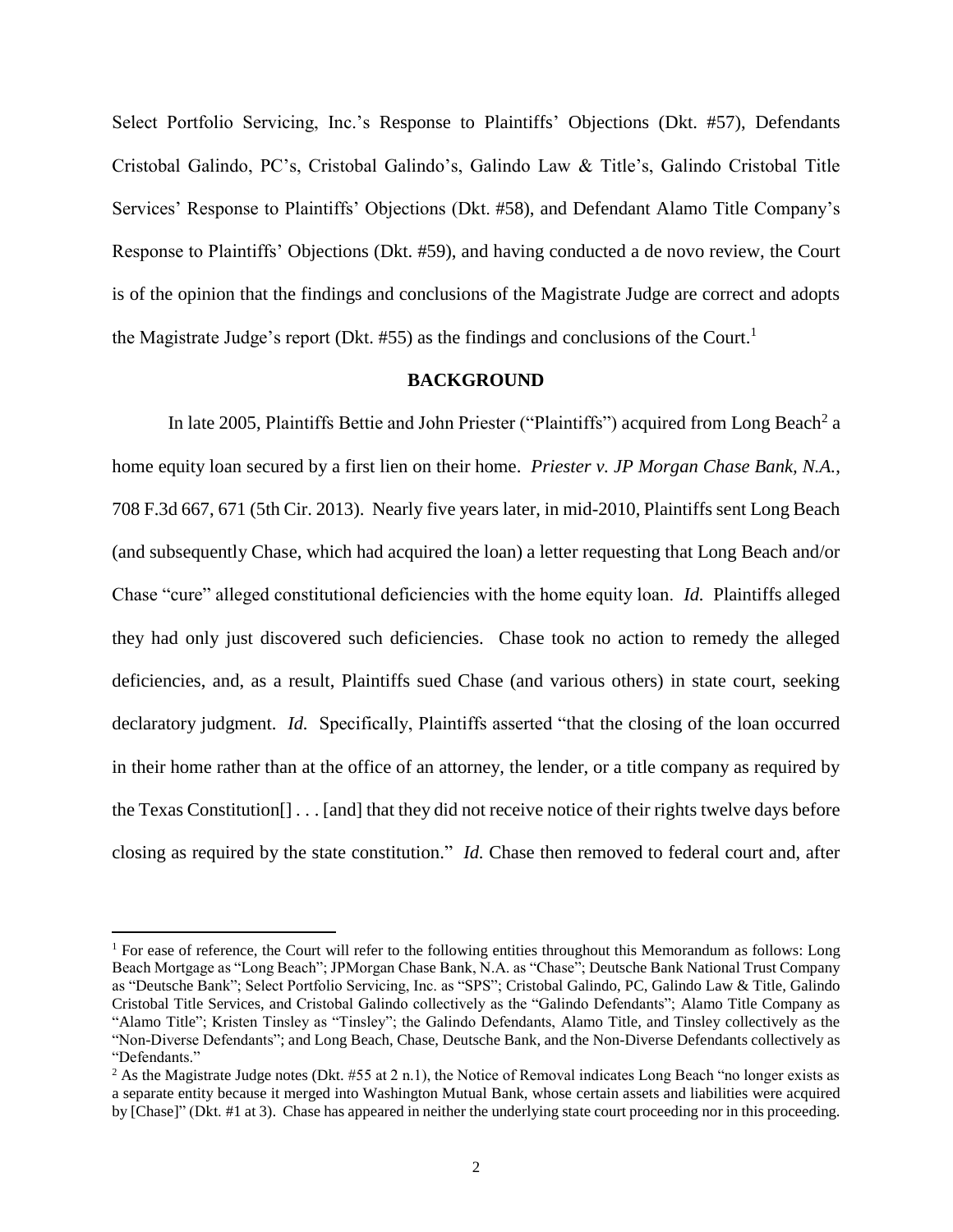the district court granted Chase's motion to dismiss and the Fifth Circuit affirmed, Plaintiffs' case was dismissed. *Id.* at 672, 679. In October 2013, the U.S. Supreme Court denied Plaintiffs' writ of certiorari (*see* Dkt. #62 in Case No. 4:10-cv-641).<sup>3</sup>

Subsequently, on November 26, 2014, Deutsche Bank<sup>4</sup> filed an application for an expedited order of foreclosure under Texas Rule of Civil Procedure 736 ("Rule 736") seeking an order permitting it to proceed with foreclosure of Plaintiffs' home (hereinafter the "Original State Court Action") (*see* Register of Actions in Case No. 429-04751-2014 in the 429th District Court of Collin County, Texas). The parties to the Original State Court Action included Deutsche Bank (as applicant), the current occupant of the home (as defendant), and Plaintiffs (as defendants). After conducting a hearing, the state court ordered expedited foreclosure on March 15, 2016.

Pursuant to Rule 736.11, Plaintiffs initiated a separate proceeding on June 6, 2016, challenging the propriety of Deutsche Bank's foreclosure and seeking to stop enforcement of the March 15 foreclosure order (hereinafter the "Second State Court Action") (*see* Dkt. #3). Plaintiffs argued in the Second State Court Action the same constitutional issues raised in the Original Federal Action<sup>5</sup> and also asserted that Defendants acted in concert to induce Plaintiffs to close and sign loan documents and security instruments in violation of the Texas Constitution (Dkt. #3 at 9- 13). Specifically, Plaintiffs alleged as follows:

<sup>&</sup>lt;sup>3</sup> The Court refers to this set of proceedings collectively and hereinafter as the "Original Federal Action."

<sup>4</sup> Deutsche Bank proceeds here "as Trustee, in Trust for Registered Holders of Long Beach Mortgage Loan Trust 2006-1, Asset Backed Certificates, Series 2006-1 . . ." (Dkt. #1).

<sup>&</sup>lt;sup>5</sup> The Court notes that the Texas Supreme Court decided *Wood v. HSBC Bank USA, N.A.*,  $\sim$  S.W.3d  $\sim$ , No. 14-0714, 2016 WL 2993923 (Tex. Dec. 8, 2015), and *Garofolo v. Ocwen Loan Servicing, L.L.C.*, 497 S.W.3d 474 (Tex. 2016), in the interim. Plaintiffs asserted before the Magistrate Judge that these cases revived the constitutional claims denied by the Fifth Circuit previously, while Defendants contended that, even if such claims were revived, they would have no bearing on the Court's resolution of the Motion for Remand. The Court evaluates these arguments *infra*.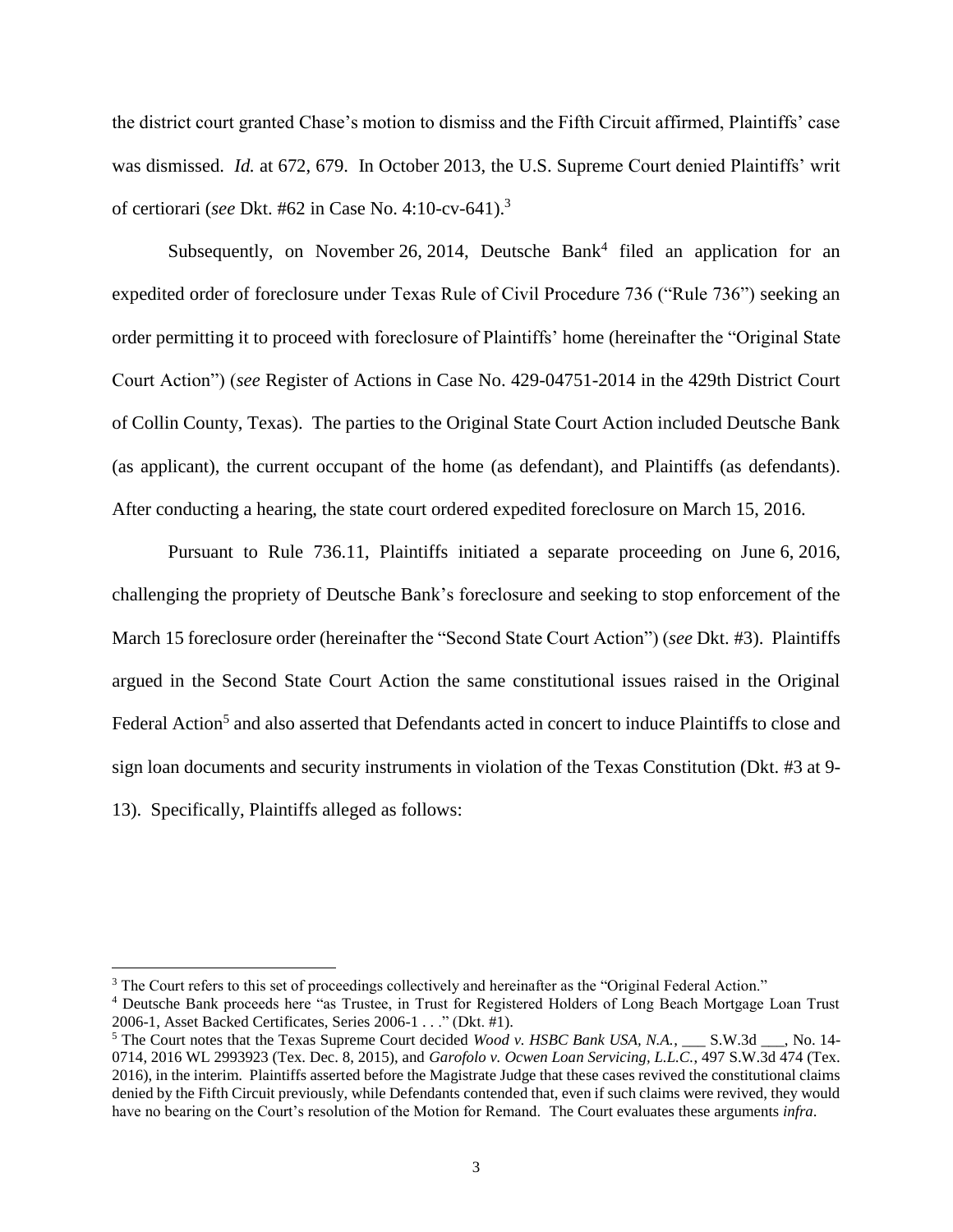Plaintiffs allege the loan closing took place at their home (in violation of Texas Constitution article XVI, section  $50(a)(6)(N)$  and that "they were not provided the notice, prescribed by [Texas Constitution article XVI, section  $50(g)$ ], at least twelve (12) days before the [l]oan closing took place." *Id.* at 10-11. Plaintiffs claim they first discovered these violations when they "visited an attorney regarding their home equity [l]oan with Long Beach" on July 16, 2010. *Id.* at 11. Plaintiffs thereafter notified Long Beach (and its successor-in-interest, Chase) of alleged deficiencies in the loan and security instruments; Plaintiffs assert that, following such notice, neither complied with the remedial provisions of Texas Constitution article XVI, section  $50(a)(6)(Q)(x)$ . *Id.* at 12-13. In addition, Plaintiffs allege (1) Long Beach and Chase defamed Plaintiffs, *id.* at 15-16, (2) all Defendants fraudulently concealed the purported deficiencies in the loan and security instruments, *id.* at 16-20, (3) the Non-Diverse Defendants and Long Beach committed fraud by nondisclosure, *id.* at 20-23, (4) the Galindo Defendants committed common law fraud, *id.* at 24-25, (5) the Non-Diverse Defendants and Long Beach negligently misrepresented that neither of the deficiencies alleged here marred the loan or security instruments, *id.* at 25-30, and (6) all Defendants breached "a valid and enforceable written contract" requiring compliance with the Texas Constitution, *id.* at 30-31. *See also id.* at 31-32 (alleging the "discovery rule" applies to toll the statute of limitations on Plaintiffs' claims).

(Dkt. #55 at 3-4). Plaintiffs named Deutsche Bank, SPS, Chase, Long Beach, and the Non-Diverse Defendants as defendants in the Second State Court Action, alleging that Plaintiffs themselves are Texas citizens and that the Non-Diverse Defendants each are also Texas citizens. As to the remaining Defendants, Plaintiffs alleged Long Beach is a citizen of Delaware and Washington, SPS is a citizen of Utah and Connecticut, and Deutsche Bank and Chase are national associations not citizens of Texas (Dkt. #3 at 6-8).

Deutsche Bank and SPS removed the Second State Court Action to this Court on June 27, 2016, asserting this Court has diversity jurisdiction under 28 U.S.C. § 1332 because the Non-Diverse Defendants "are improperly joined to this action and should be disregarded for diversity jurisdiction purposes" (Dkt. #1). Plaintiffs filed a Motion to Remand on July 19, 2016, arguing the Non-Diverse Defendants are proper parties to this action, the Notice of Removal fails sufficiently to plead improper joinder, and the Defendants have waived any right to remove by participating substantively in the Original State Court Action (Dkt. #8). On August 5, 2016,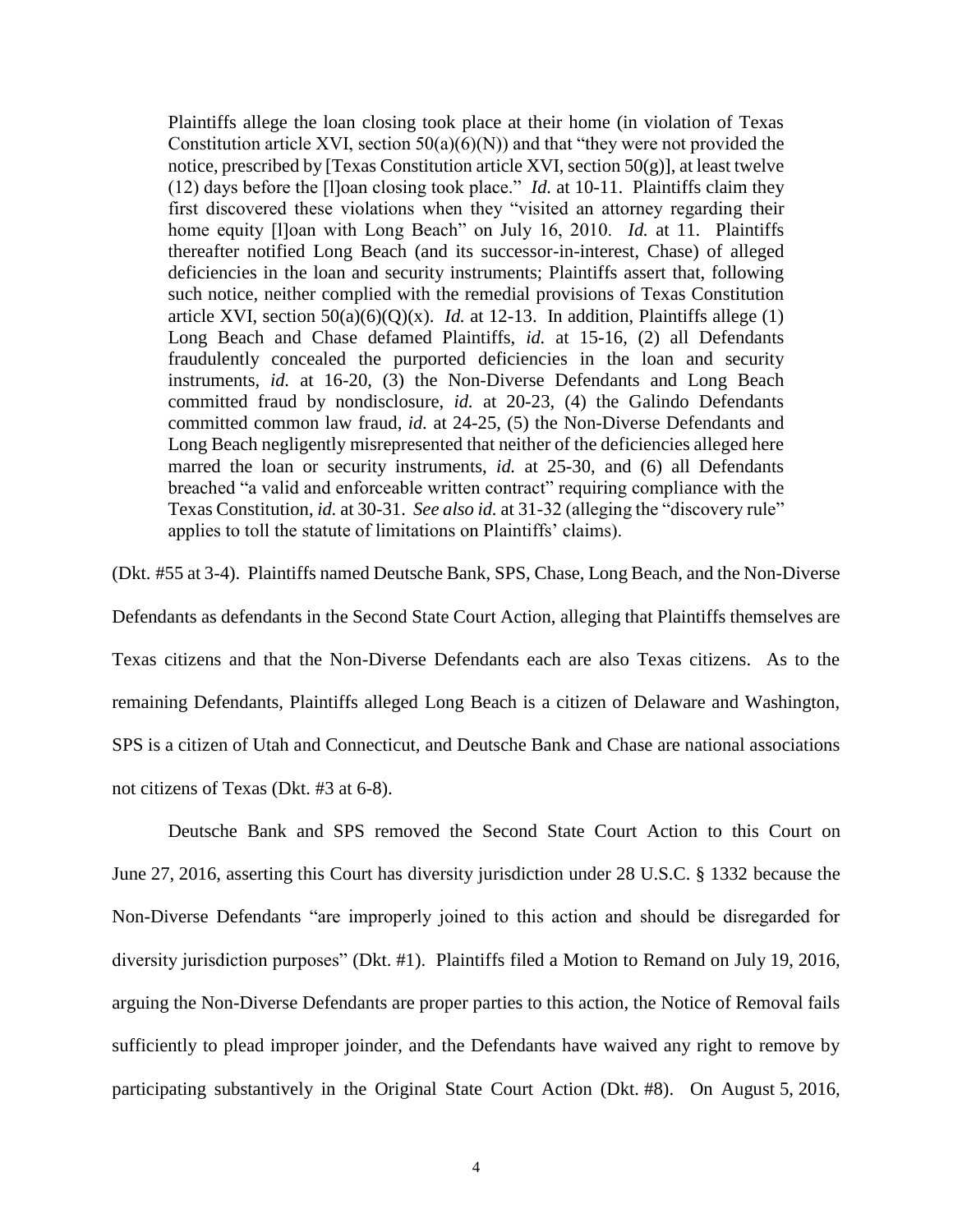Deutsche Bank and SPS filed their response (Dkt. #20). Upon referral to the Magistrate Judge, the Magistrate Judge held a hearing ("Hearing") on Plaintiffs' Motion to Remand and subsequently entered the Report and Recommendation on December 16, 2016 (Dkt. #55). Therein the Magistrate Judge recommended that the Court deny Plaintiffs' Motion to Remand and dismiss without prejudice each of the Non-Diverse Defendants from this action (rendering moot their respective motions to dismiss and Plaintiffs' Motion for Default Judgment) (Dkt. #55). Plaintiffs filed timely objections to the Report and Recommendation on December 22, 2016 (Dkt. #56), and Defendants Deutsche Bank and SPS filed a response on January 4, 2017 (Dkt. #57). The Galindo Defendants and Alamo Title each filed responses incorporating Deutsche Bank's and SPS's response to Plaintiffs' objections (Dkts. #58-59).

# **OBJECTIONS**

A party who files timely written objections to a magistrate judge's report and recommendation is entitled to a de novo review of those findings or recommendations to which the party specifically objects. 28 U.S.C.  $\S$  636(b)(1)(C); Fed. R. Civ. P. 72(b)(2)-(3). Plaintiffs object specifically to the Magistrate Judge's Report and Recommendation as follows: (1) the Magistrate Judge ignores the requirement to "plead with particularity" set forth in *Parks v. New York Times Co.*, 308 F.2d 474 (5th Cir. 1968), in determining that Defendants adequately pleaded improper joinder in their Notice of Removal; (2) the Magistrate Judge glazes over the procedural nuances of Rule 736 in determining Defendants did not waive their right to removal; and (3) the Magistrate Judge fails to apply equitable tolling doctrines so as to effectuate the principle that courts should resolve doubts regarding whether removal jurisdiction is proper in favor of the party seeking remand (Dkt. #56). The Court considers each objection in turn.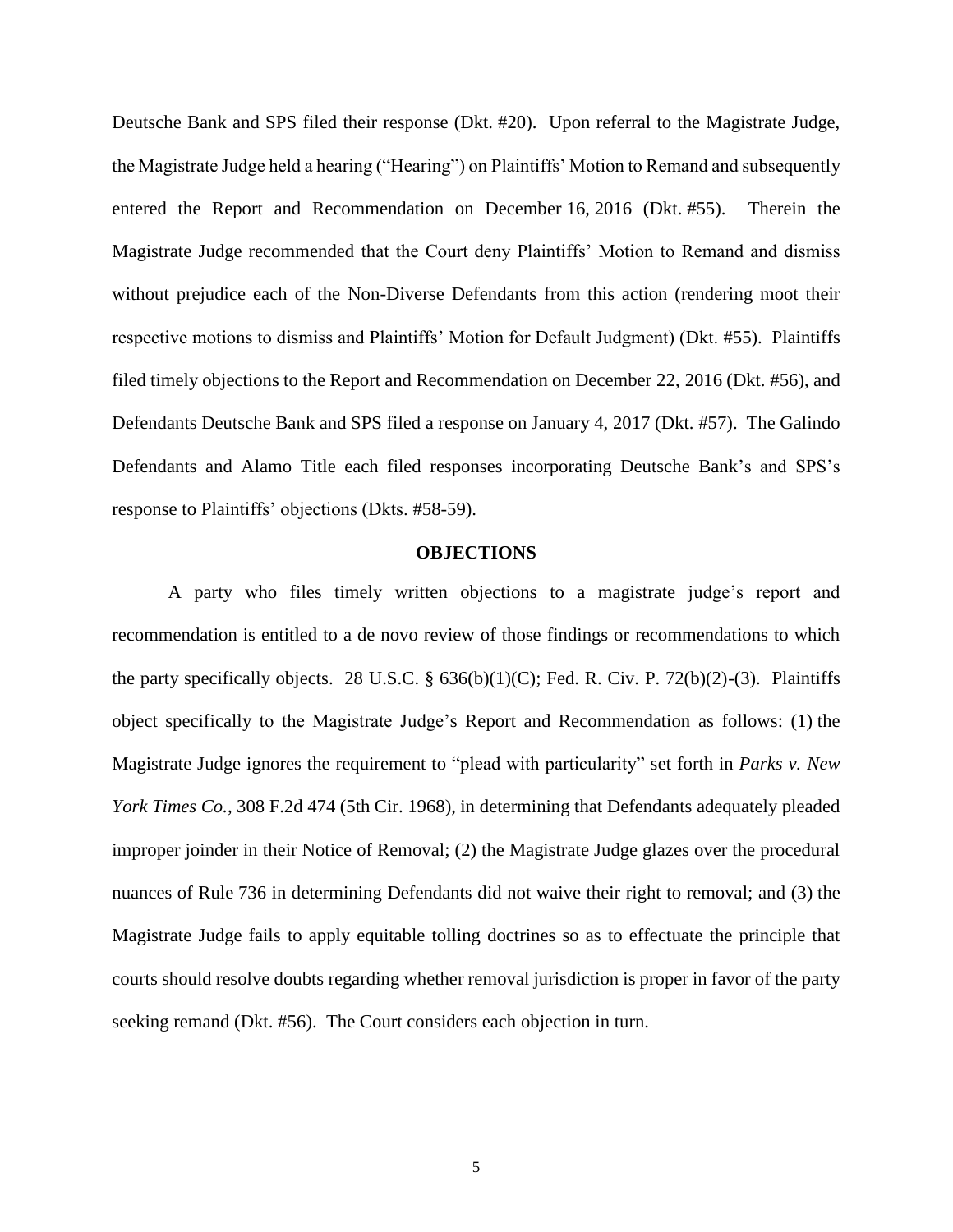#### *Objection 1: Improper Joinder Pleading Requirements*

Plaintiffs assert that the Magistrate Judge "attempts to sweep aside binding Fifth Circuit precedent requiring parties seeking removal to plead with particularity and support claims of improper or fraudulent joinder to state their claims with clear and convincing evidence[,]" citing *Parks* in support (Dkt. #56 at 1-2). Plaintiffs contend that *Parks* mandates this Court require Defendants to plead improper joinder with particularity (Dkt. #56 at 1-2). Defendants argue in response that the *Parks* requirement to "plead with particularity" does not apply any longer, as Congress abrogated such requirement in 1988 when it amended the removal statute, 28 U.S.C. § 1446(a). Defendants assert the U.S. Supreme Court decision *Dart Cherokee Basin Operating Co., LLC v. Owens*, 135 S. Ct. 547 (2014), further makes such abrogation clear.

To begin, a defendant may establish improper joinder either by showing (1) actual fraud in the plaintiff's pleading of jurisdictional facts or (2) the plaintiff's inability to establish a cause of action against the non-diverse defendant(s) in state court. *Smallwood v. Ill. Cent. R.R. Co.*, 385 F.3d 568, 571 n.1, 573 (5th Cir. 2004) (finding courts should use the term "improper joinder" rather than "fraudulent joinder" even though "there is no substantive difference between the two"). Regarding the second method of establishing improper joinder, a court must ask "whether the defendant has demonstrated there is no possibility of recovery by the plaintiff against an in-state defendant, which stated differently means that there is no reasonable basis for the district court to predict that the plaintiff might be able to recover against an in-state defendant." *Id.* at 573 (noting as well that "we adopt this phrasing of the required proof and reject all others" for such analysis); *see Int'l Energy Ventures Mgmt., L.L.C. v. United Energy Grp., Ltd.*, 818 F.3d 193, 200-08 (5th Cir. 2016) (outlining the proper joinder analysis after *Smallwood* and reiterating that the Fifth Circuit has adopted *Smallwood*'s "phrasing of the required proof and reject[ed] all others").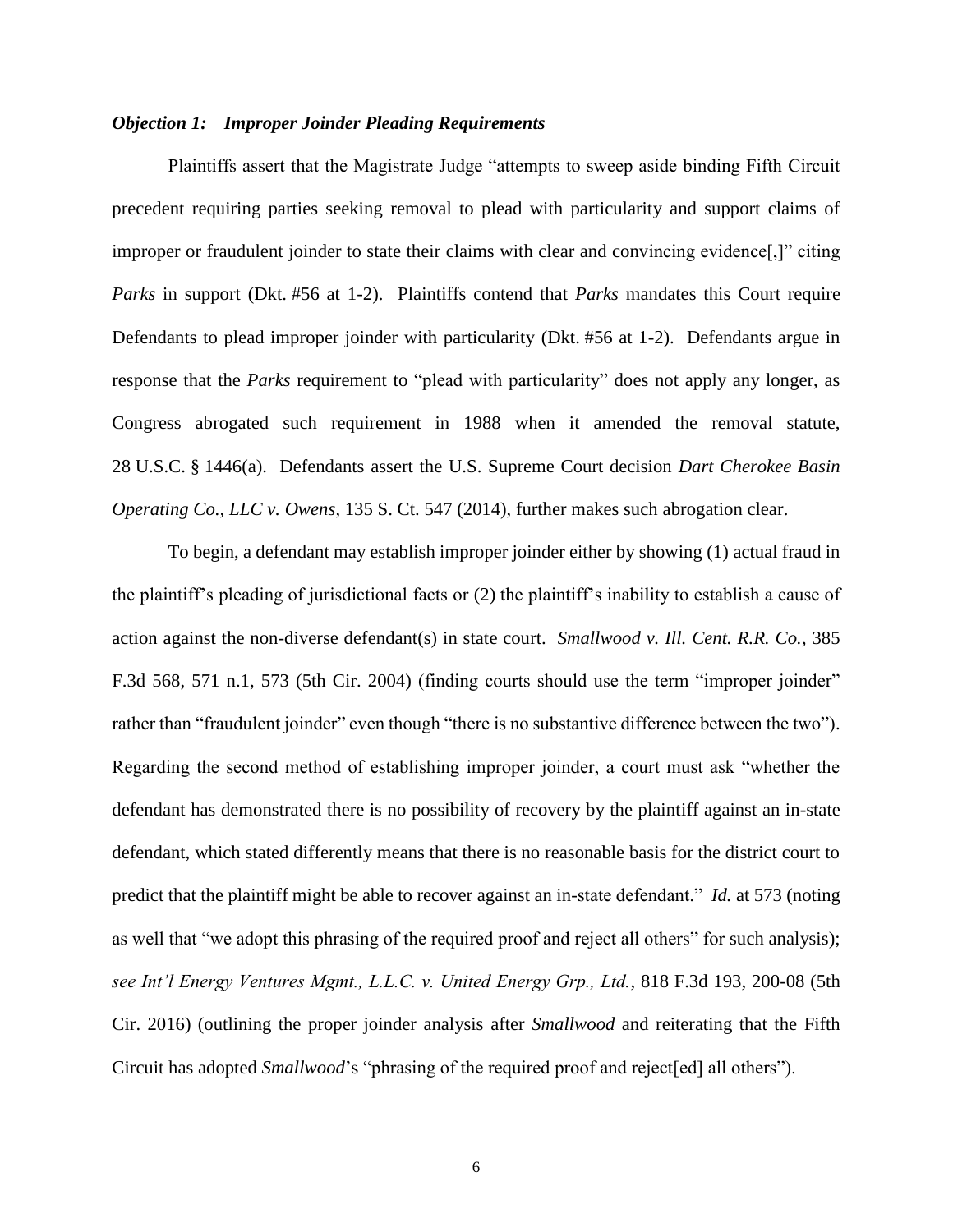Turning to Plaintiffs' argument, the Fifth Circuit found in the 1962 case *Parks v. New York Times Co.* that "[a] claim of [improper] joinder must be pleaded with particularity, and supported by clear and convincing evidence." 308 F.3d 474, 478. The Court cited for this proposition *McLeod v. Cities Service Gas Co.*, 233 F.2d 242 (10th Cir. 1956), which "h[eld] that bad faith in joining a resident defendant for the sole purpose of preventing removal may be shown by any means available but must be proven with certainty." *Id.* Continuing, the Court explained:

We pointed out in *Bentley v. Halliburton Oil Well Cementing Company*, 5 Cir., 1949, 174 F.2d 788, that the doctrine of [improper] joinder had its inception in the courts, and originally was a judicial pronouncement intended to protect nonresident defendants from any misstatement of fact or misjoinder of parties or causes of action knowingly made by plaintiffs for the purpose of conferring jurisdiction upon or defeating removal to a federal court.

*Id.* Courts in this circuit also have cited the later case of *Grassi v. Ciba-Geigy, Ltd.*, 894 F.2d 181

(5th Cir. 1990), for this same proposition. In *Grassi*, the Fifth Circuit focused on the difference between improper joinder allegations and those of collusive assignment, and implied that the particularity requirement remained viable at such time—"[plaintiffs] likewise point out that claims of fraudulent joinder must be plead[ed] with particularity and proved by clear and convincing evidence." 894 F.2d at 186. Notably, *Grassi* also further clarified the application and scope of this requirement. In relevant part, the Court found:

The first issue involved in resolving an allegation of fraudulent joinder is whether the plaintiff has stated a claim against the nondiverse defendant. . . .

If, in a fraudulent joinder case, a claim is found to have been stated against a nondiverse defendant, the only way to attack the joinder is by proving fraud in the plaintiff's pleading of jurisdictional facts. *Id.* at 549. As with any allegation of fraud, it must be proved by clear and convincing evidence. . . .

*Id.* This application dovetails with the Fifth Circuit's discussion of *Smallwood* in *International Energy Ventures*, which held that federal, not state, pleading standards apply to the improper joinder analysis after *Smallwood*. 818 F.3d at 200-08. The Fifth Circuit found in that opinion that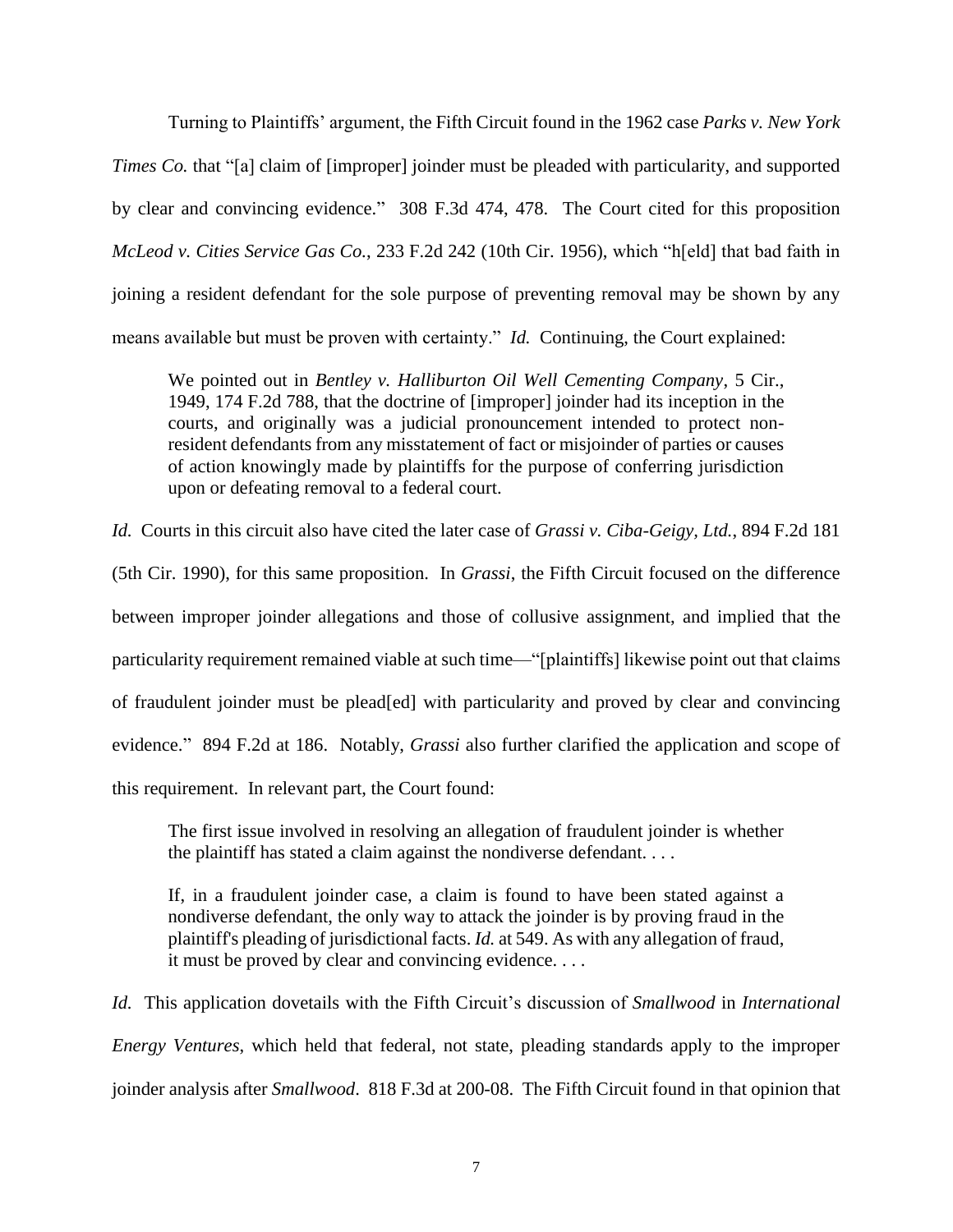"Rule 8 [the general pleading standard] and—in specific circumstances—Rule 9 [for pleading special conditions, such as fraud] provide the statutory component of the federal pleading standard" while "Rule 12(b)(6) provides the one and only method for testing whether that standard has been met." *Id.* at 204. Placing this finding in the context of improper joinder, the Court then held that, where the defendant argues the "inability of the plaintiff to establish a cause of action against the nondiverse party in state court" (rather than arguing "actual fraud in the pleading of jurisdictional facts"), a district court should only ask whether "there is no reasonable basis for [it] to predict that the plaintiff might be able to recover against an in-state defendant" before dismissing such defendant from the lawsuit. *Id.* at 205. The Fifth Circuit made clear that, in conducting this inquiry, the district court "decides only that it has jurisdiction over the plaintiff's claims against the diverse defendants—not that the plaintiff does not have a claim at all against the nondiverse defendant[s]." *Id.* In light of this holding and *Grassi*'s application of *Parks*, the Court finds the particularity requirement applies, if at all, only to those situations where a defendant alleges actual fraud in the pleadings.

Defendants argue, however, that *Parks* has been wholly, not merely partially, abrogated. Indeed, in 1988, Congress amended the relevant removal statute, 28 U.S.C. § 1446, to read in relevant part as follows:

A defendant or defendants desiring to remove any civil action from a State court shall file in the district court of the United States for the district and division within which such action is pending a notice of removal signed pursuant to Rule 11 of the Federal Rules of Civil Procedure and containing a short and plain statement of the *grounds for removal*, together with a copy of all process, pleadings, and orders served upon such defendant or defendants in such action.

28 U.S.C. § 1446(a) (2012) (emphasis added). Prior to this amendment, and when the Fifth Circuit decided *Parks*, Section 1446(a) required a removing defendant to file "a verified petition containing a short and plain statement of *the facts which entitle him* . . . *to removal* . . . ." Pub. L.

8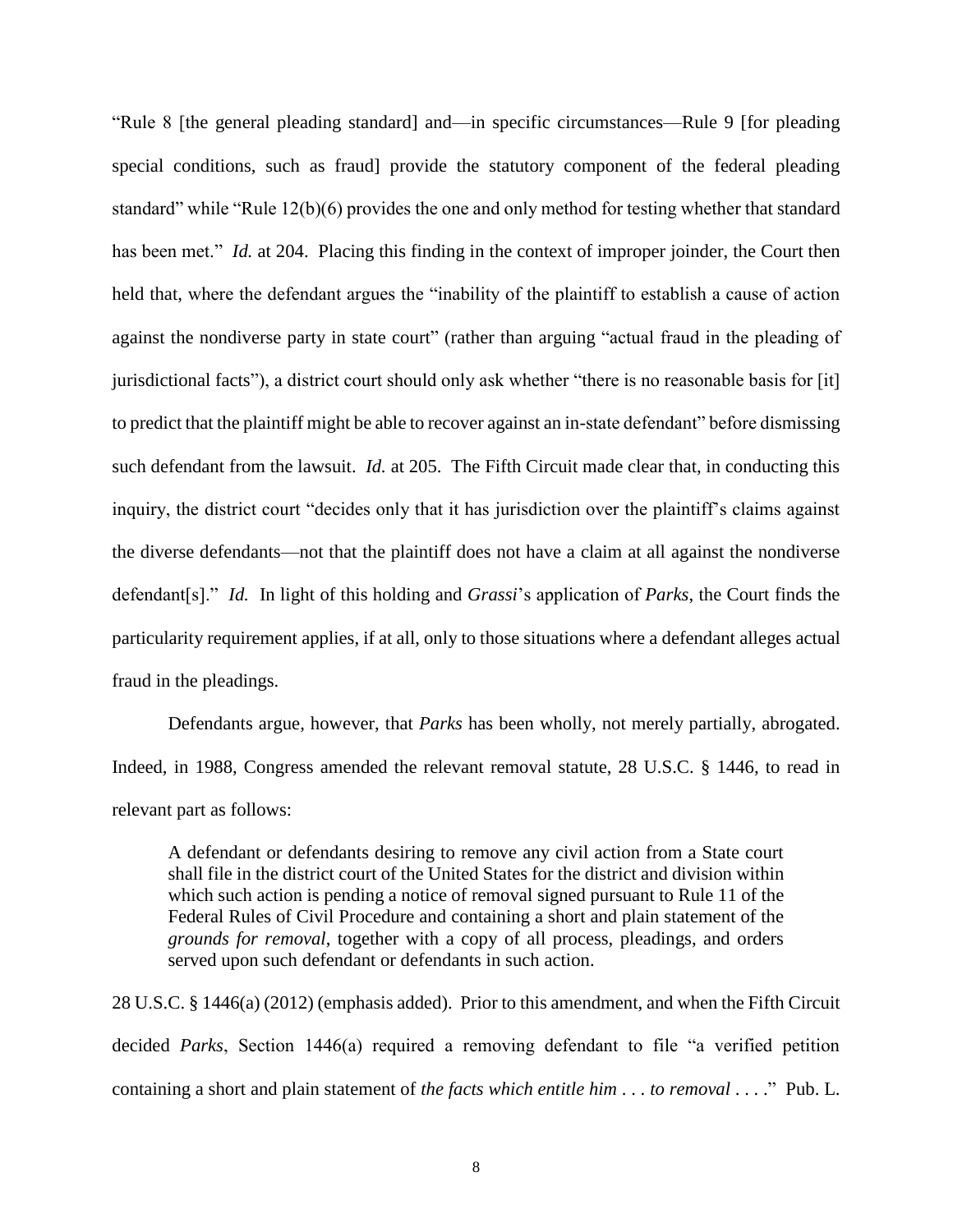No. 80-773, § 1446 (1948), 62 Stat. 869, 939 (emphasis added). In *Dart Cherokee*, a Class Action

Fairness Act case, the U.S. Supreme Court specifically commented on the 1988 amendment:

By design,  $\S$  1446(a) tracks the general pleading requirement stated in Rule 8(a) of the Federal Rules of Civil Procedure. See 14C C. Wright, A. Miller, E. Cooper, & J. Steinman, Federal Practice and Procedure § 3733, pp. 639–641 (4th ed. 2009) ("Section 1446(a) requires only that the grounds for removal be stated in 'a short and plain statement'—terms borrowed from the pleading requirement set forth in Federal Rule of Civil Procedure 8(a)."). The legislative history of  $\S$  1446(a) is corroborative. Congress, by borrowing the familiar "short and plain statement" standard from Rule 8(a), intended to "simplify the 'pleading' requirements for removal" and to clarify that courts should "apply the same liberal rules [to removal allegations] that are applied to other matters of pleading." H.R.Rep. No. 100–889, p. 71 (1988). See also *ibid.* (disapproving decisions requiring "detailed pleading").

135 S. Ct. 547, 553. The Court then determined that, with regard to the amount-in-controversy requirement, "a defendant's notice of removal need only include a plausible allegation" and that "evidence establishing the amount is required [by statute] only when the plaintiff contests, or the court questions, the defendant's allegation." *Id.* at 554. Although the Court concluded as much in a distinguishable procedural context, Congress's intent as reflected in the 1988 legislative history—to "simplify the 'pleading' requirements for removal"—clearly implicates removal pleading standards more broadly. *See* H.R. Rep. 100-889, at 71 (1998), *reprinted in* 1988 U.S.C.C.A.N. 5982, 6031-32. Congress expressly retreated from "[t]he [then] present requirement that the petition of removal state the facts supporting removal" because this requirement "ha[d] led some courts to require detailed pleading." *Id.* In light of the fact that "[m]ost courts[] ... [were] apply[ing] the same liberal rules that are applied to other matters of pleading[,]" Congress amended the statute to "require[] that the grounds for removal be stated in terms borrowed from the jurisdictional pleading requirement establish by civil rule 8(a)." *Id.* This history alongside the U.S. Supreme Court's recent interpretation of the statute leads the Court to question the continuing viability of the *Parks* particularity requirement.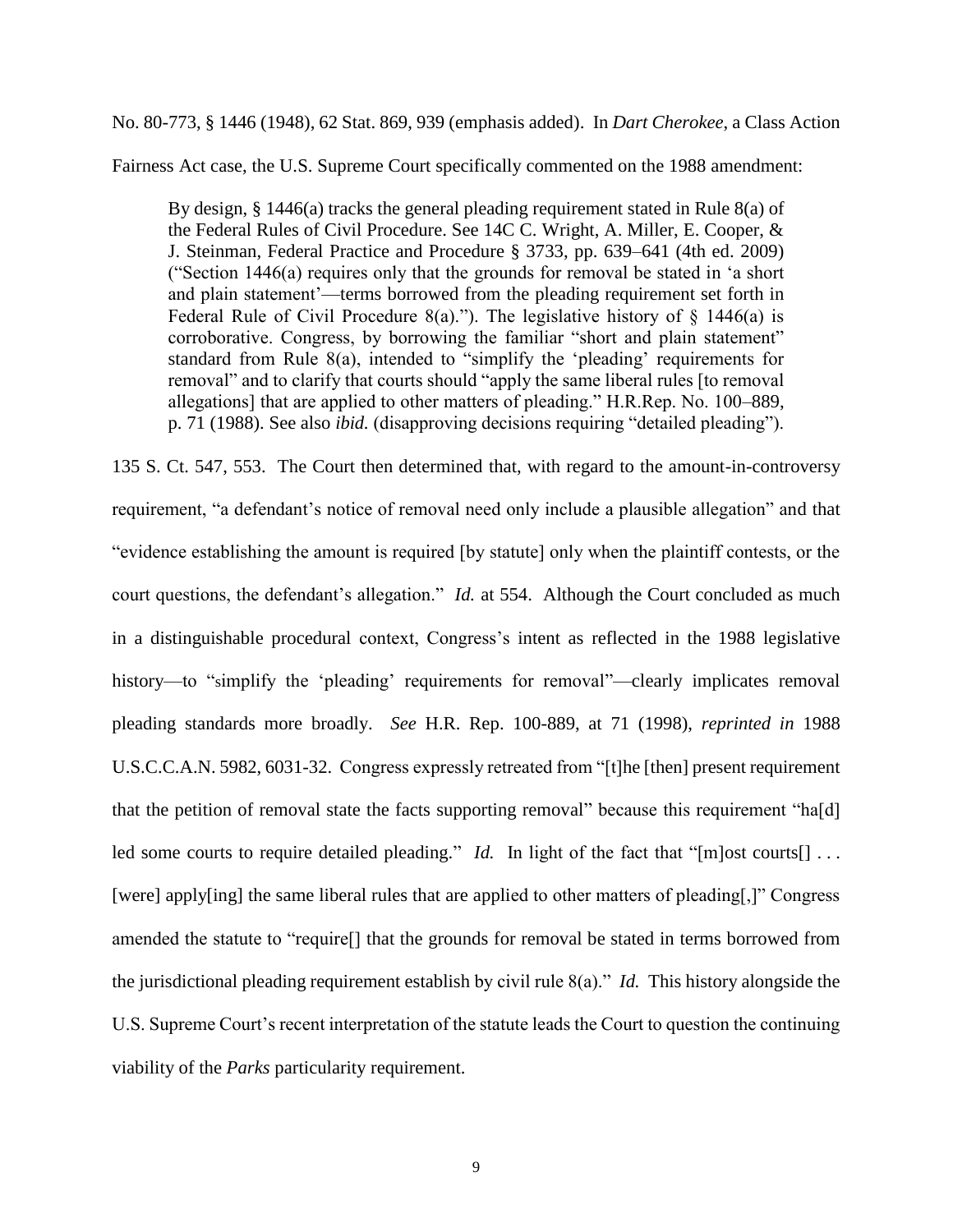Since *Dart Cherokee*, courts in this circuit have cited *Parks* inconsistently and for varied purposes. While at least one court has declined to observe it, finding the standard outmoded and not widely adopted, *see Richard v. Geovera Specialty Ins. Co.*, No. 4:16-CV-2496, 2016 WL 6525438, at \*2 n.12 (S.D. Tex. Nov. 3, 2016) (Atlas, J.), others cite it apparently as a matter of course, *see, e.g.*, *Honey Holdings I, Ltd. v. Alfred L. Wolff, Inc.*, 81 F. Supp. 3d 543, 558 & n.16 (S.D. Tex. Jan. 23, 2015) (Harmon, J.) (reciting the particularity requirement but providing little analysis as to whether it was met); *Flagg v. Stryker Corp.*, 819 F.3d 132, 136 & n.11 (5th Cir. 2016) (citing *Parks* but applying the framework articulated in *Smallwood* in determining whether the status of defendants as either properly or improperly joined). 6 Given both *Grassi*'s, *Smallwood*'s, and *International Energy Ventures*' distinction between the two methods for proving improper joinder (either by showing actual fraud in the pleadings or by showing the plaintiff has no viable claim against the non-diverse defendants), *see Grassi*, 894 F.2d at 186, and the U.S. Supreme Court's recent decision in *Dart Cherokee*, the Court finds Defendants' argument that *Parks* has been largely abrogated convincing. The Court finds that *Parks* does not remain the rule in cases where a defendant argues improper joinder because "the plaintiff *has not* stated a claim against a defendant that he properly alleges is nondiverse"; the Court expresses no opinion as to *Parks*'s viability in cases where the defendant argues improper joinder because "the plaintiff *has*  stated a claim against a diverse defendant he fraudulently alleges is nondiverse[] . . . ." *See Int'l Energy Ventures*, 818 F.3d at 199. Notwithstanding such findings, the Court also holds Defendants' Notice of Removal herein adequately alleges improper joinder under *Parks*.

<sup>6</sup> The Court observes similar dissonance in pre-*Dart Cherokee* decisions, as well. *See, e.g.*, *Hampton v. Harris*, No. 3:96–CV–2458–P, 1997 WL 102472, at \*2 (N.D. Tex. 1997) (reciting the requirement but providing no analysis on the point); *Kasprzak v. Am. Gen. Life & Acc. Ins. Co.*, 914 F. Supp. 144, 146 (E.D. Tex. 1996) (citing *Parks* solely for the parallel proposition that improper joinder must be proved with clear and convincing evidence); *In re Norplant Contraceptive Prods. Liab. Litig.*, 898 F. Supp. 426, 428 (E.D. Tex. 1995) (same).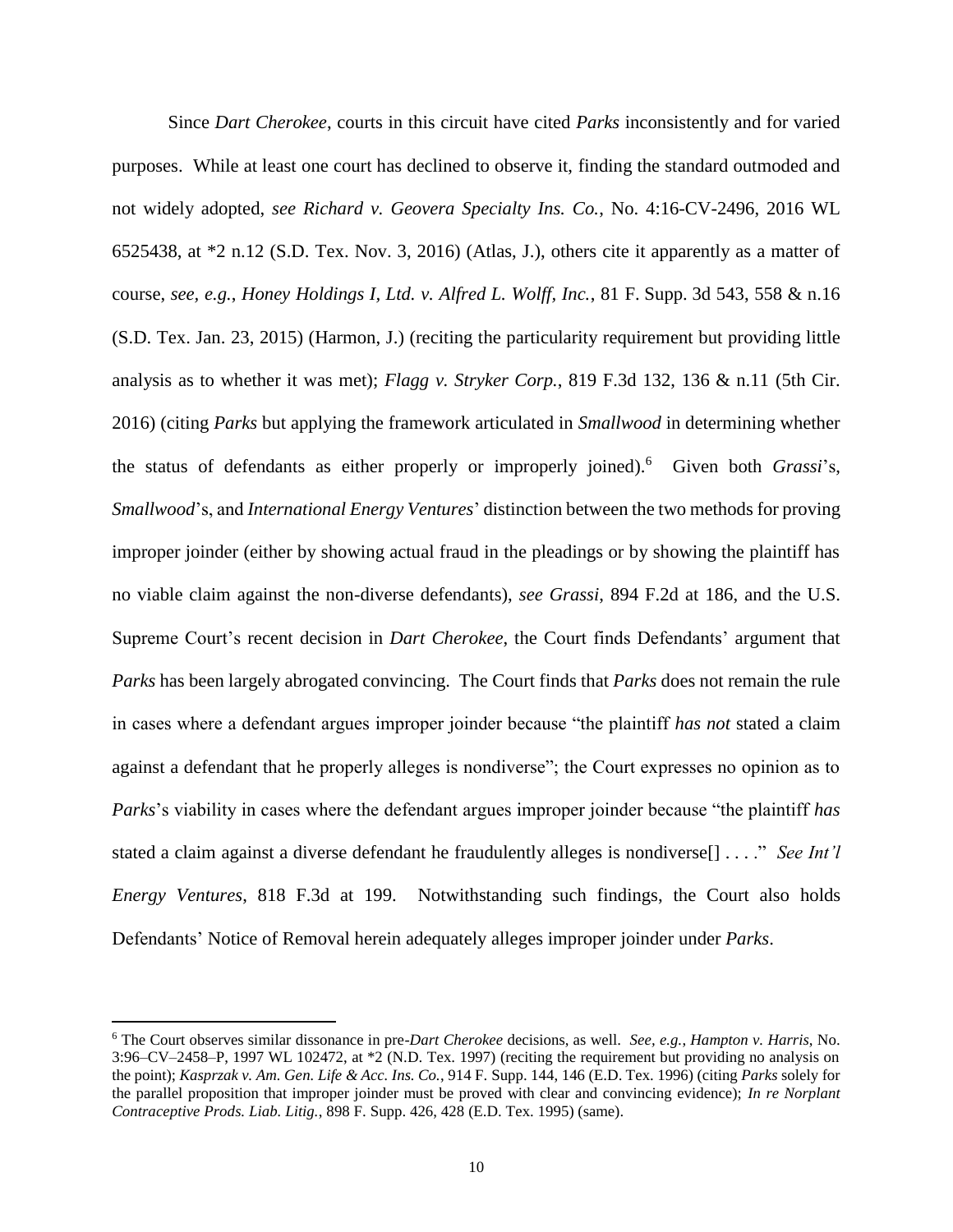The Magistrate Judge found that, if the *Parks* particularity requirement has survived, Defendants met such requirement here, noting "the Notice of Removal makes clear that Deutsche [Bank] and SPS allege removal is appropriate notwithstanding the Non-Diverse Defendants because '[t]here is no possibility that Plaintiffs can maintain a cause of action against the [Non-Diverse Defendants]'" (*see* Dkt. #55 at 6 n.3). To be clear, Defendants allege in their Notice of Removal that "[t]here is no possibility Plaintiffs can maintain a cause of action against the [Non-Diverse Defendants]" and that "[a]s such, [the Non-Diverse Defendants] are improperly joined to this action and can be disregarded for diversity purposes" (Dkt. #1 at 4). While the mere allegation that "Plaintiff uses fraudulent, improper joinder" to defeat jurisdiction would fail the particularity requirement, *see Honey Holdings I, Ltd.*, 81 F. Supp. 3d at 558 n.16, Defendants in this case properly pleaded the "grounds for removal" in alleging Plaintiffs could not possibly maintain an action against the Non-Diverse Defendants. Accordingly, the Court finds Defendants' allegation of improper joinder in their Notice of Removal adequate and overrules Plaintiffs' first objection.

## *Objection 2: Rule 736 and Waiver of the Right to Remove*

Plaintiffs also assert the Magistrate Judge "ignores certain Texas Procedural nuances concerning expedited foreclosures in determining that Defendants have not waived their right to remove[,]" arguing that the Court should consider the Original State Court Action and the Second State Court Action as a "single action for all purposes" and that the Court should realign the Parties "to reflect the reality of this litigation without the bizarre nature of Rule 736 influencing the Court's decision" (Dkt. #56 at 2-3). Plaintiffs contend that, if the Court does so, the Court then must find that Defendants participated substantively in the state court proceedings underlying this federal action and, accordingly, that Defendants waived their right to remove (Dkt. #56 at 2-3). Defendants contend to the contrary that the Original State Court Action was an "expedited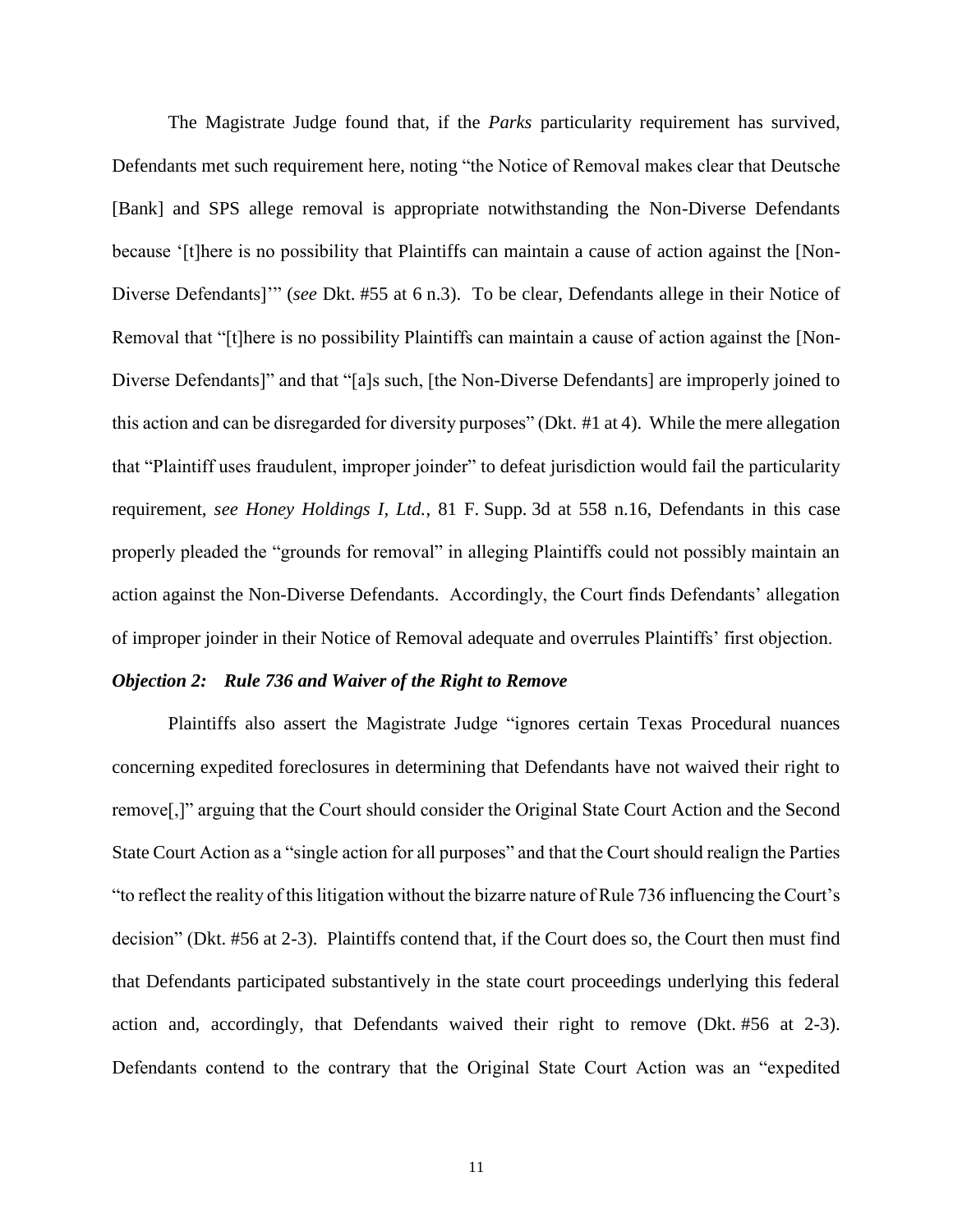foreclosure application" wherein "[t]he only issue decided is the right of the applicant to obtain an order for foreclosure" and "not an ordinary lawsuit"—like the Second State Action—in which the Parties may "put[] in issue any matter related to the origination, servicing, or enforcement of the loan agreement . . ." (Dkt. #57 at 3-4 (citing Tex. R. Civ. P. 736.11(a))).

Rule 736 governs certain foreclosures of Texas real property; specifically, Rule 736 prescribes the procedures one must follow to obtain "an expedited order allowing foreclosure of [certain] lien[s]" on Texas real property. Tex. R. Civ. P. 736.1. Texas courts have found that Rule 736 contemplates two independent actions related to such foreclosures: (1) an application for expedited order of foreclosure and (2) a separate, original proceeding challenging the propriety of foreclosure under the relevant lien. *See, e.g.*, *Huston v. U.S. Bank Nat'l Ass'n*, 359 S.W.3d 679, 681-83 (Tex. App.—Houston [1st Dist.] 2011, no pet.) (finding a "counterclaim that attempts to address the underlying merits of the applicant's conduct . . . is incongruent with the purposes of a Rule 736 proceeding"); *Steptoe v. JPMorgan Chase Bank, N.A.*, 464 S.W.3d 429, 432-33 (Tex. App.—Houston [1st Dist.] 2015, no pet.) (finding in light of the special nature of Rule 736 expedited foreclosure proceedings that "it is evident . . . that a Rule 736 proceeding cannot be brought as a counterclaim in a borrower's suit against the lender"); *In re Dominguez*, 416 S.W.3d 700, 705-06 (Tex. App.—El Paso 2013, no pet.) (citing *Huston* for the proposition that "[a] mortgagor is not permitted to file a counterclaim to a Rule 736 expedited foreclosure proceeding and may only contest the right to foreclose in a separately-filed suit"). Federal courts in Texas have found likewise. *See, e.g.*, *Deutsche Bank Nat'l Trust Co. v. Ra Surasak Ketmayura*, No. A– 14-CV-00931-LY-ML, 2015 WL 3899050, at \*2-3 (W.D. Tex. June 11, 2015) (noting the special nature of a Rule 736 application for expedited foreclosure and finding "[t]he only issue that may be decided in [such proceeding] is whether the provisions of the security instrument entitle the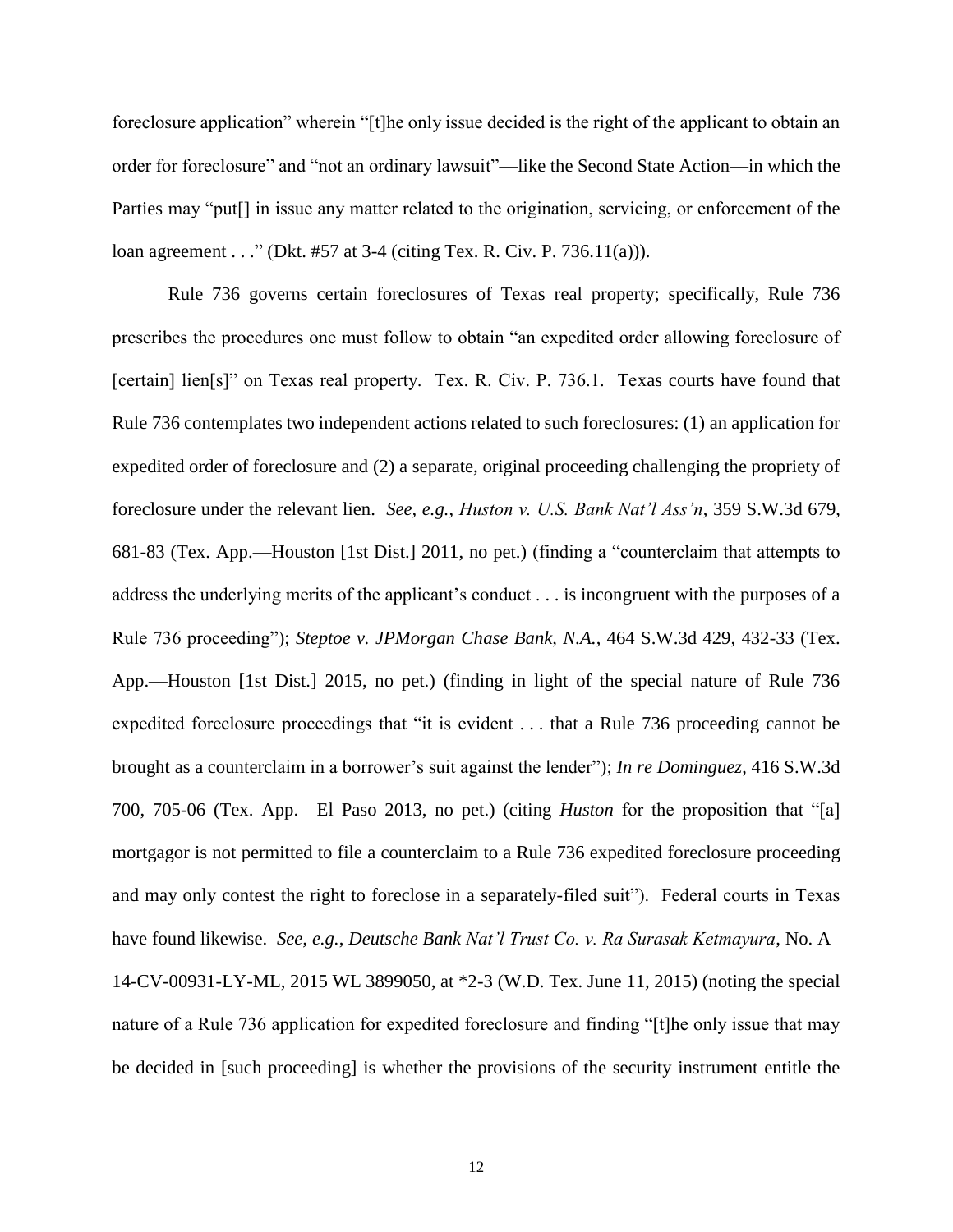lender to sell the property using the procedures outlined in Texas Property Code § 51.002"); *Soin v. JPMorgan Chase Bank, N.A.*, No. H-14-1861, 2014 WL 4386003, at \*2 (S.D. Tex. Sept. 4, 2014) (finding that an earlier filed application for expedited foreclosure under Rule 736 that the plaintiffs sought to dismiss under Rule 736.11 "ha[d] no effect on [defendants'] right to remove the 'separate, original proceeding' later filed by plaintiffs"); *Campos v. U.S. Bank Nat'l Ass'n*, No. 4:12-cv-2236, 2012 WL 5828619, at \*4-5 (S.D. Tex. Nov. 13, 2012) ("[E]ven if Defendants originally moved to foreclose Plaintiffs' home, that does not turn the Defendants into the plaintiffs in this case.").

In light of these authorities, the Court rejects Plaintiffs' argument that the Court should consider the Original State Court Action and the Second State Court Action as one proceeding for purposes of waiver. Plaintiffs' counterclaim thesis, which posits that the separately filed Second State Court Action more accurately could (or should) be characterized as a "counterclaim" to Deutsche Bank's Original State Court Action, operates on the faulty assumption that the Original State Court Action is "an ordinary lawsuit" in which a party might have the opportunity to assert a counterclaim. *See Huston*, 359 S.W.3d at 681-82; *In re Dominguez*, 416 S.W.3d at 706. Moreover, Deutsche Bank did not waive its right to remove the Second State Court Action merely by filing an application for expedited foreclosure under Rule 736, *see Soin*, 2014 WL 4386003, at \*2, and it did not morph itself into a plaintiff in this case thereby, *see Campos*, 2012 WL 5828619. The findings above further resolve Plaintiffs' objection to the Magistrate Judge's waiver finding. Plaintiffs' second objection is overruled.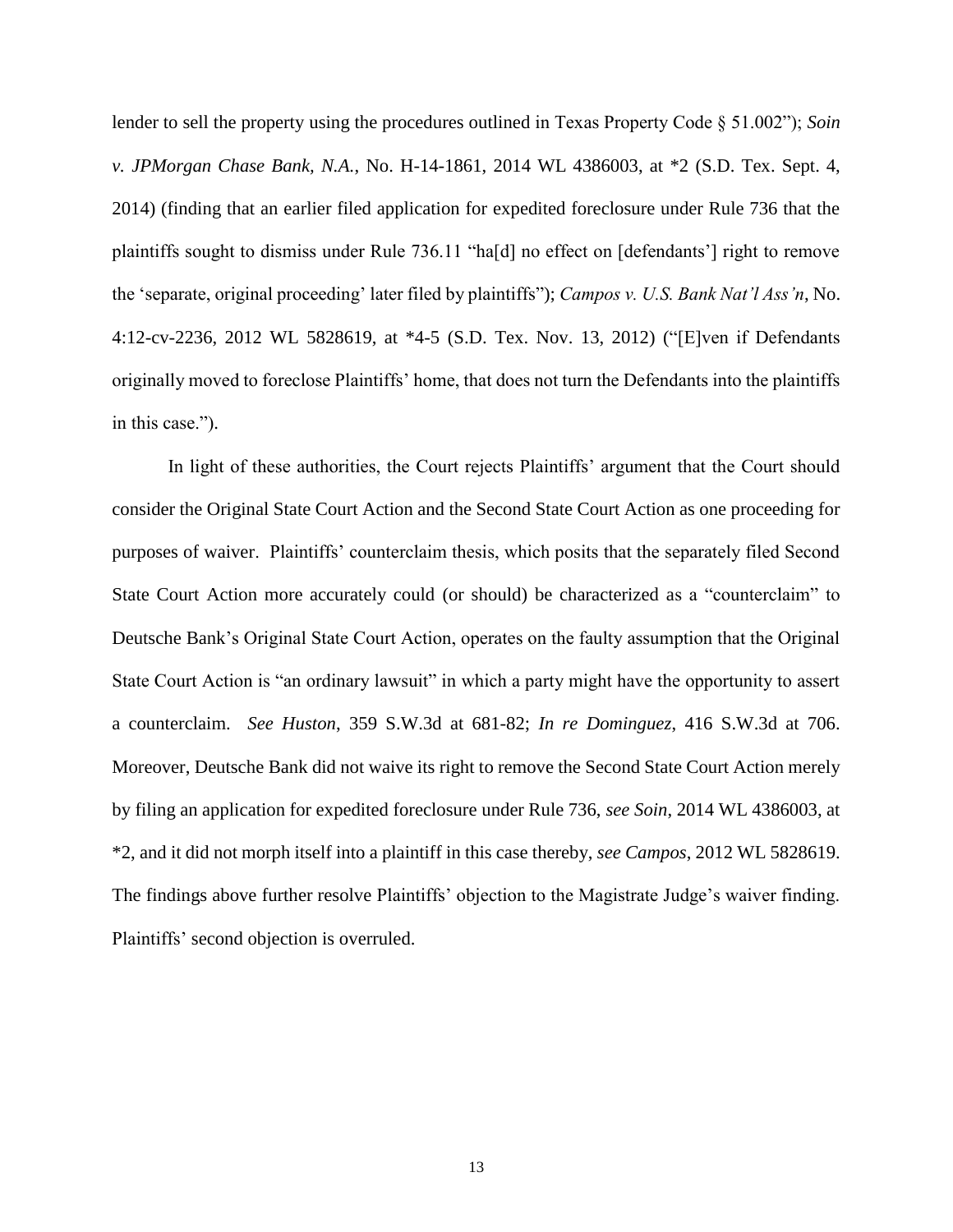## *Objection 3: The Applicability of Equitable Tolling Doctrines*

Plaintiffs object finally that the Magistrate Judge failed to resolve any doubt about the Non-Diverse Defendants' liability in favor of Plaintiffs on remand. Plaintiffs specifically object that the Magistrate Judge "refused to apply even basic principles of equitable tolling in determining that the claims against the diverse [sic] parties lacked merit" (Dkt. #56 at 4-5). Plaintiffs argue that they "relied upon the greater knowledge of lawyers, title companies, and banks" in entering into the allegedly defective loan documents, for which they already once have sued. *See Priester v. JP Morgan Chase Bank, N.A.* (*Priester I*), 708 F.3d 667 (5th Cir. 2013).<sup>7</sup> Defendants argue that no equitable tolling doctrine applies here and that the Magistrate Judge found, in accord with *Priester I*, that Plaintiffs' claims against the Non-Diverse Defendants clearly are time-barred and thus cannot serve as a basis for the Non-Diverse Defendants' joinder in this case (Dkt. #57 at 5).

The Fifth Circuit found in *Priester I* that Plaintiffs' Texas Constitution claims were timebarred and that the doctrine of fraudulent concealment did not apply to toll their claims. 708 F.3d at 675-77. In its analysis, the Fifth Circuit found—with regard to Chase and Long Beach—that the doctrine of fraudulent concealment could not apply to toll Plaintiffs' claims against those defendants because Plaintiffs' allegations that those defendants could have concealed a nondisclosure did not comport with reality:

<sup>&</sup>lt;sup>7</sup> So far as the Court can discern, this objection is to the Magistrate Judge's finding that the fraudulent concealment doctrine does not apply in this case (*see* Dkt. #55 at 12-14). The Court notes Plaintiffs do not specifically object to the Magistrate Judge's findings that Plaintiffs have no forfeiture claims against the Non-Diverse Defendants (Dkt. #55 at 14-16) or that the Common Defense Exception to a finding of improper joinder does not apply here (Dkt. #55 at 16-17).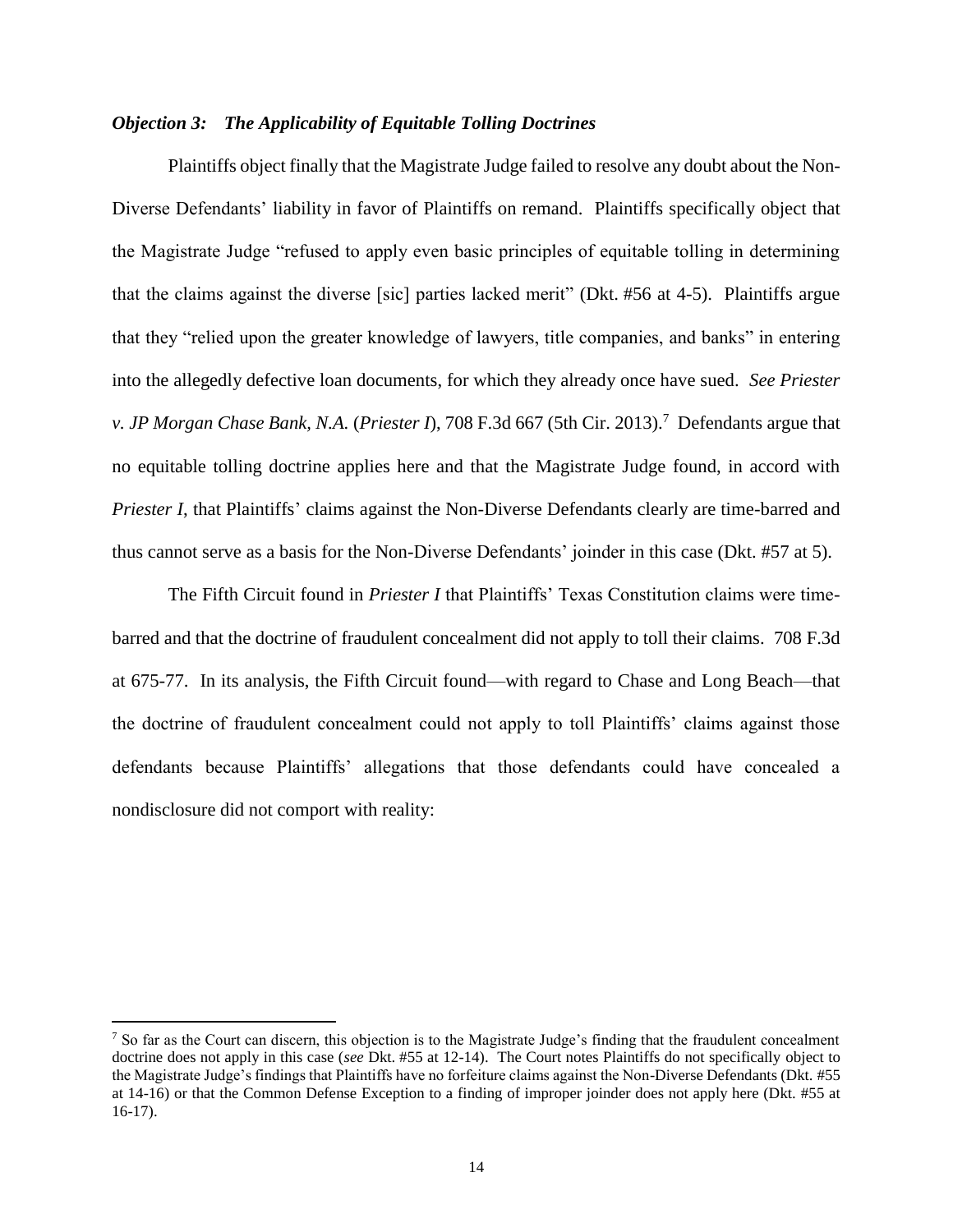The Priesters argue that, even if a limitations period applies and accrued at the creation of the lien, Chase is estopped from asserting a limitations defense, because the originators of the loan "fraudulently concealed their illegal conduct . . . , tolling the statute of limitations." They base this argument on Section  $50(a)(6)(M)$ 's requirement that notice of constitutional rights be given to homeowners twelve days before closing. They aver that defendants' lack of disclosure functioned as fraudulent concealment.

The doctrine of fraudulent concealment estops defendants from raising limitations as a defense. Where a defendant has hidden evidence of harm from a plaintiff, he will not "be permitted to avoid liability for his actions by deceitfully concealing wrongdoing until limitations has run." *S.V.,* 933 S.W.2d at 6. Fraudulent concealment tolls limitations "until the claimant, using reasonable diligence, discovered or should have discovered the injury." *KPMG Peat Marwick v. Harrison Cnty. Hous. Fin. Corp.,* 988 S.W.2d 746, 750 (Tex.1999). Fraudulent concealment has four elements: "(1) the existence of the underlying tort; (2) the defendant's knowledge of the tort; (3) the defendant's use of deception to conceal the tort; and (4) the plaintiff's reasonable reliance on the deception." *Holland v. Thompson,* 338 S.W.3d 586, 596 (Tex.App.-El Paso 2010, pet. denied).

The first two elements are certainly met here. The constitutional violation is not challenged, and insofar as constructive knowledge or a "should have discovered" standard can be imposed on the Priesters, knowledge should be imputed to the defendants as well.

There is no evidence, however, that the defendants used "deception" to conceal any constitutional violations. First, it would be impossible to conceal the fact that the closing occurred in the Priesters' living room. Second, the defendants did not "conceal" the fact that they did not provide the required constitutional notices. It is difficult to imagine how a party would conceal a lack of disclosure.

*Id.* at 676-77. Further, the Fifth Circuit found that, under Texas law, the "[m]ere failure to disclose a cause of action or mere concealment of a cause of action, when the defendant owes no duty to disclose is not fraudulent concealment." *Id.* at 677. The Fifth Circuit then concluded that "[b]ecause there was no evidence or allegation of the [Chase's or Long Beach's] attempting to conceal information, and because the facts that gave rise to any claims were obvious and not hidden, the doctrine of fraudulent concealment does not apply here to estop the lenders' assertion of the limitations defense." *Id.*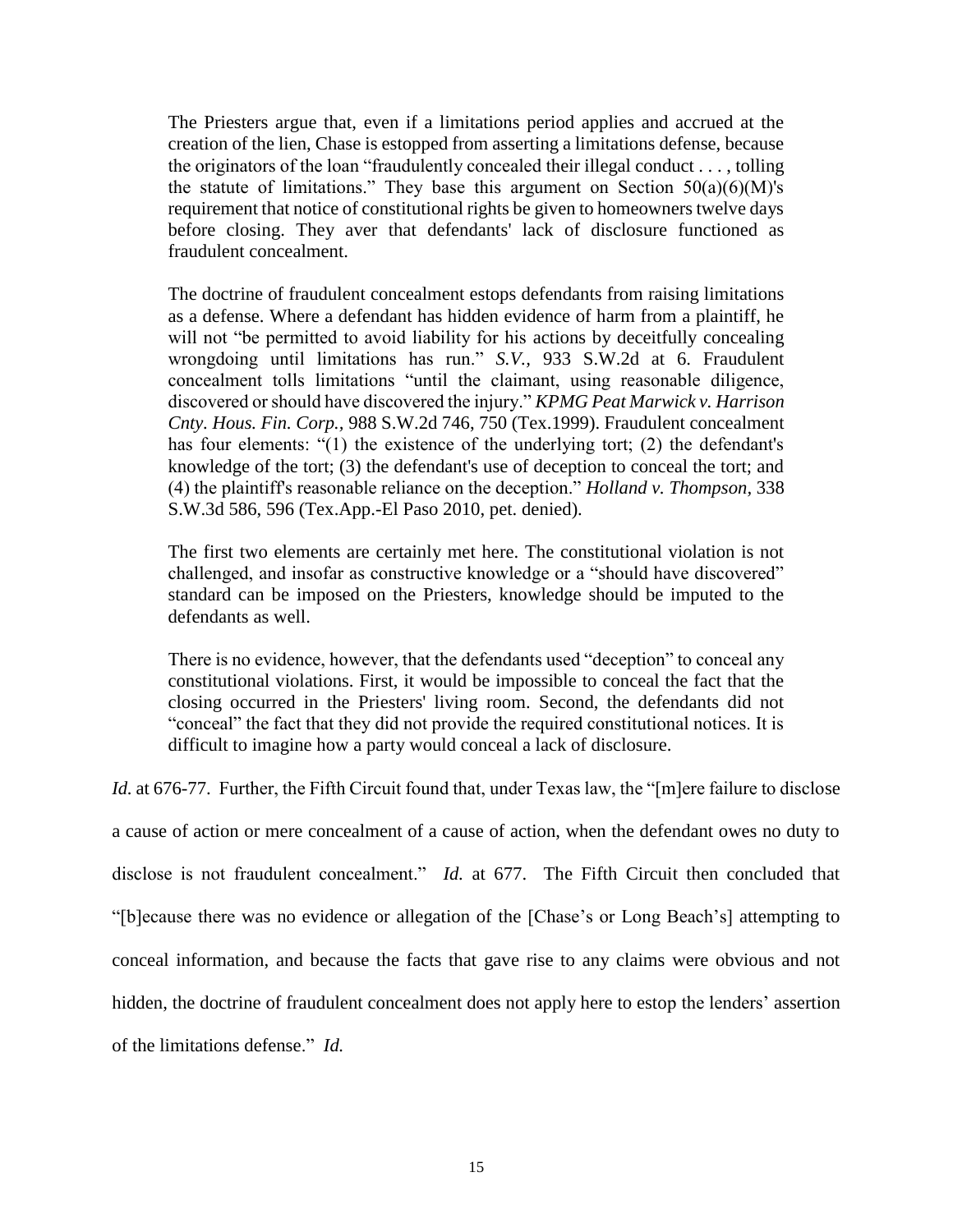Although the Texas Supreme Court has arguably abrogated *Priester I*'s holding as to the accrual and limitations periods of the constitutional violations alleged in that case and here, *see Wood v. HSBC Bank USA, N.A.*, S.W.3d , No. 14-0714, 2016 WL 2993923 (Tex. Dec. 8, 2015), and *Garofolo v. Ocwen Loan Servicing, L.L.C.*, 497 S.W.3d 474 (Tex. 2016); *Feuerbacher v. Wells Fargo Bank*, No. 4:15-CV-59, 2016 WL 3669744, at \*6 (E.D. Tex. July 11, 2016) (finding *Wood* addressed *Priester I*'s limitations holding but not its accrual holding), the Fifth Circuit's finding regarding equitable tolling is wholly determinative of Plaintiffs' present objection. To begin, the same facts underlie Plaintiffs' claims against the Non-Diverse Defendants of common law fraud, fraud by nondisclosure, negligent misrepresentation, and breach of contract, as did Plaintiffs' claims against Chase and Long Beach in the Original Federal Action, namely that the Non-Diverse Defendants acted alongside Chase and/or Deutsche Bank to induce Plaintiffs to sign documents in violation of the Texas Constitution. *Compare* (Dkt. #3 at 9-13), *with Priester I*, 708 F.3d at 677.

Further, the pendency of proceedings in the Original Federal Action does not provide a valid basis for tolling Plaintiffs' claims against the Non-Diverse Defendants. *See Morris v. Milligan*, No. 6:14cv54, 2014 WL 4463237, at \*2 (E.D. Tex. Sept. 10, 2014) (finding under Texas law that a limitations period may only be tolled because of pending litigation "when the viability of the second cause of action depends upon the outcome of the first"). Because the Original Federal Action dealt only with Plaintiffs' claims of forfeiture (and given that Plaintiffs do not object to the Magistrate Judge's finding that Plaintiffs have no such claims against the Non-Diverse Defendants), the outcome of the Original Federal Action had no effect upon Plaintiffs' common law fraud, fraud by nondisclosure, negligent misrepresentation, and/or breach of contract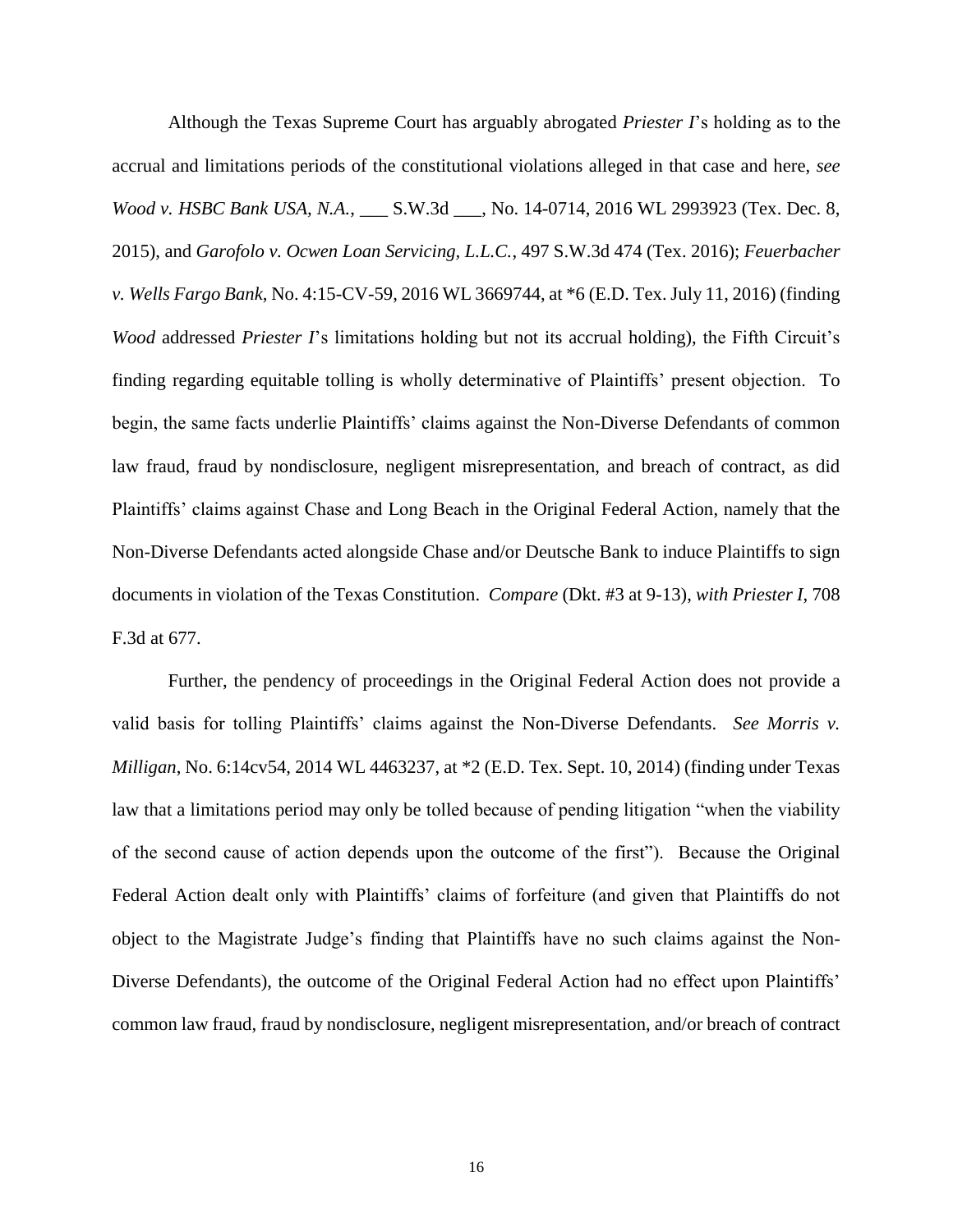claims presented in the instant case.<sup>8</sup> Plaintiffs could have attempted to pursue these claims against the Non-Diverse Defendants independently of the Original Federal Action and would have borne no risk of parallel proceedings *on those claims* in federal court. In light of the foregoing, the Court finds the Magistrate Judge adequately applied the presumption in favor of remand and found properly that no equitable tolling doctrine applies in the present case. The Court overrules Plaintiffs' third objection.

#### **CONCLUSION**

Having considered each of Plaintiffs' timely filed objections (Dkt. #56), each of Defendants' responses (Dkts. #57-59), and having conducted a de novo review, the Court is of the opinion that the findings and conclusions of the Magistrate Judge are correct and adopts the Magistrate Judge's report (Dkt. #55) as the findings and conclusions of the Court.

Accordingly, it is **ORDERED** that Plaintiff's Motion to Remand (Dkt. #8) is **DENIED**, and that the Non-Diverse Defendants—Cristobal Galindo, PC, Galindo Law & Title, Galindo Cristobal Title Services, Cristobal Galindo, Alamo Title Company, Kristen Tinsley—each be dismissed without prejudice.

<sup>8</sup> That Plaintiffs attempted to join the Non-Diverse Defendants in the Original Federal Action by seeking leave to amend their complaint in the district court proceedings does not change this analysis. The district court denied leave to amend, finding that "Plaintiffs [could] proceed against [the Non-Diverse Defendants] without concern about a parallel proceeding" given that the court dismissed all of Plaintiffs' claims. *Priester v. Long Beach Mortg. Co.*, No. 4:10CV461, 2011 WL 6116481, at \*3 (E.D. Tex. Dec. 8, 2011), *aff'd* 708 F.3d 667. Though Plaintiffs sought diligently to preserve their rights with regard to Defendants' perceived violations of the Texas Constitution (and alleged defamation), Plaintiffs did not bring suit against the Non-Diverse Defendants for the alleged fraud and breach of contract until nearly six years after Plaintiffs admit they detected the fraud and/or breach.